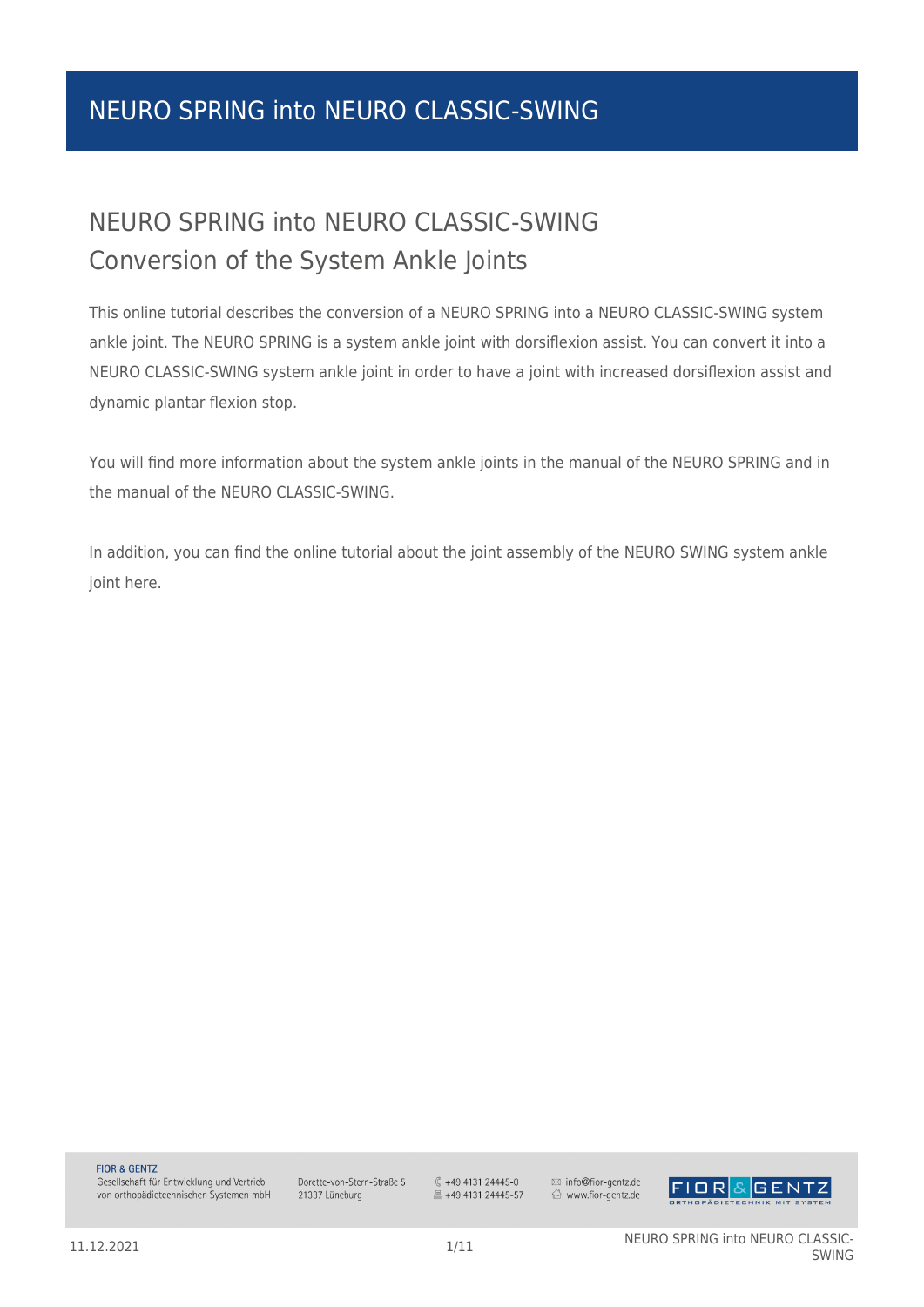**FIOR & GENTZ** 

Gesellschaft für Entwicklung und Vertrieb<br>von orthopädietechnischen Systemen mbH

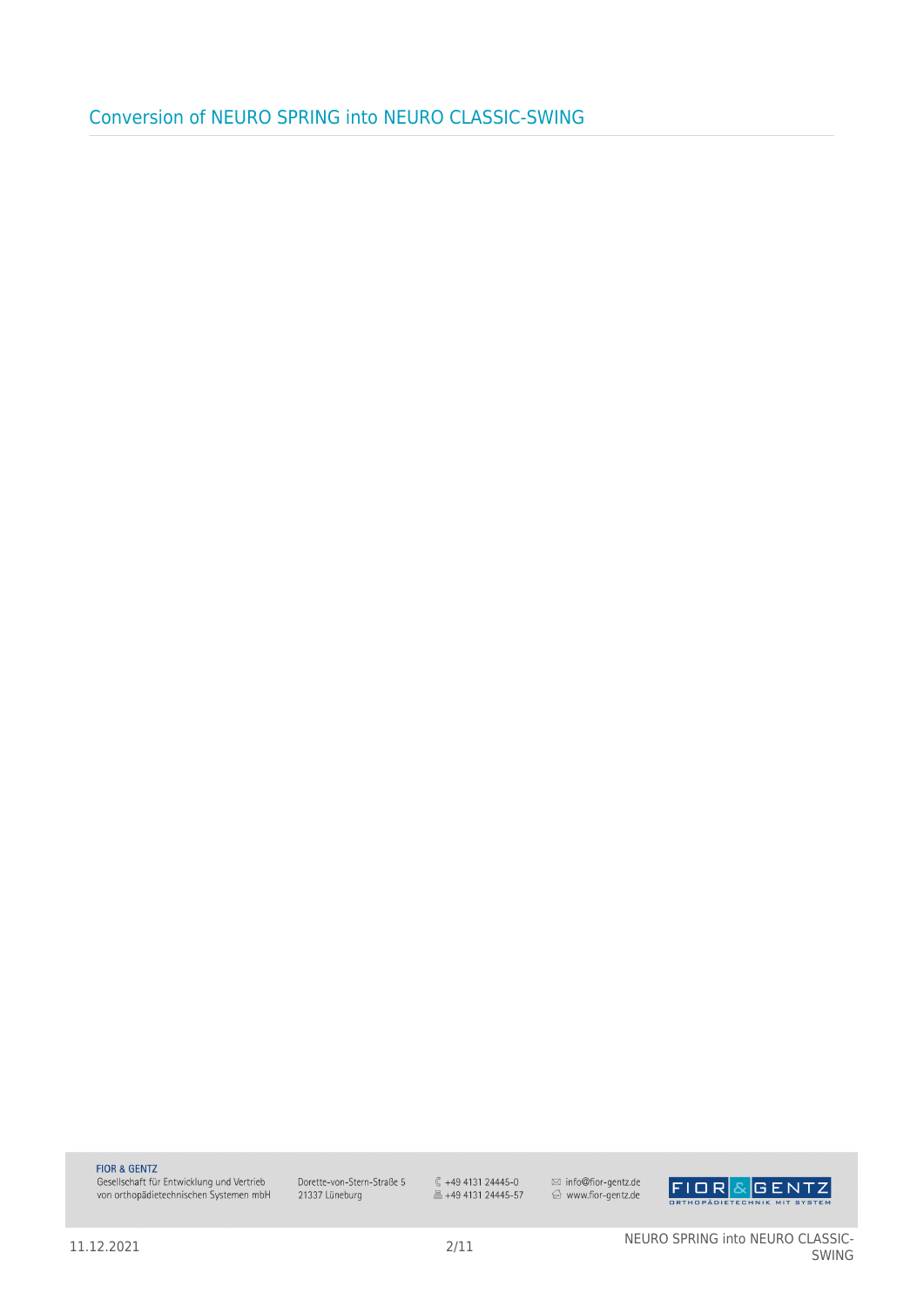

The NEURO SPRING is a system ankle joint with dorsiflexion assist which you can convert into a NEURO CLASSIC-SWING with **increased dorsiflexion assist** and **dynamic plantar flexion stop** in only a few steps.

**FIOR & GENTZ** 

Gesellschaft für Entwicklung und Vertrieb<br>von orthopädietechnischen Systemen mbH

Dorette-von-Stern-Straße 5 21337 Lüneburg

€ +49 4131 24445-0 ■ +49 4131 24445-57

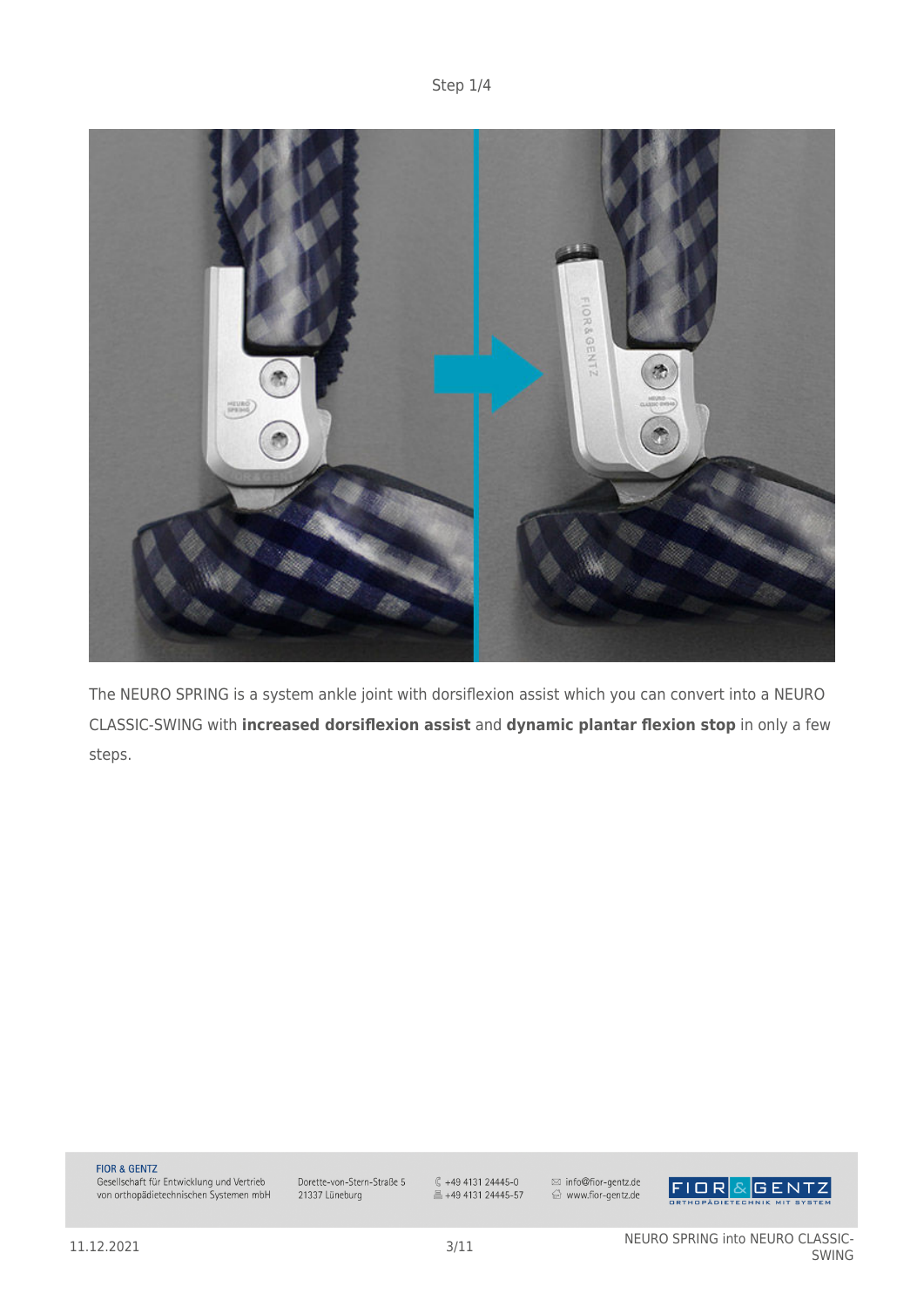



To do so, you need the **functional unit** of the NEURO CLASSIC-SWING system ankle joint, consisting of:

- $\bullet$  the cover plate;
- the screw unit and
- the countersunk flat head screws.

And **the set for converting to plug + go modularity**, consisting of:

- $\bullet$  the bearing nut;
- **two feather keys with pin and**
- the outer assembly/lamination dummy.

Note: Mind the corresponding system width!

€ +49 4131 24445-0 昌+49 4131 24445-57

 $\boxtimes$  info@fior-gentz.de the www.fior-gentz.de

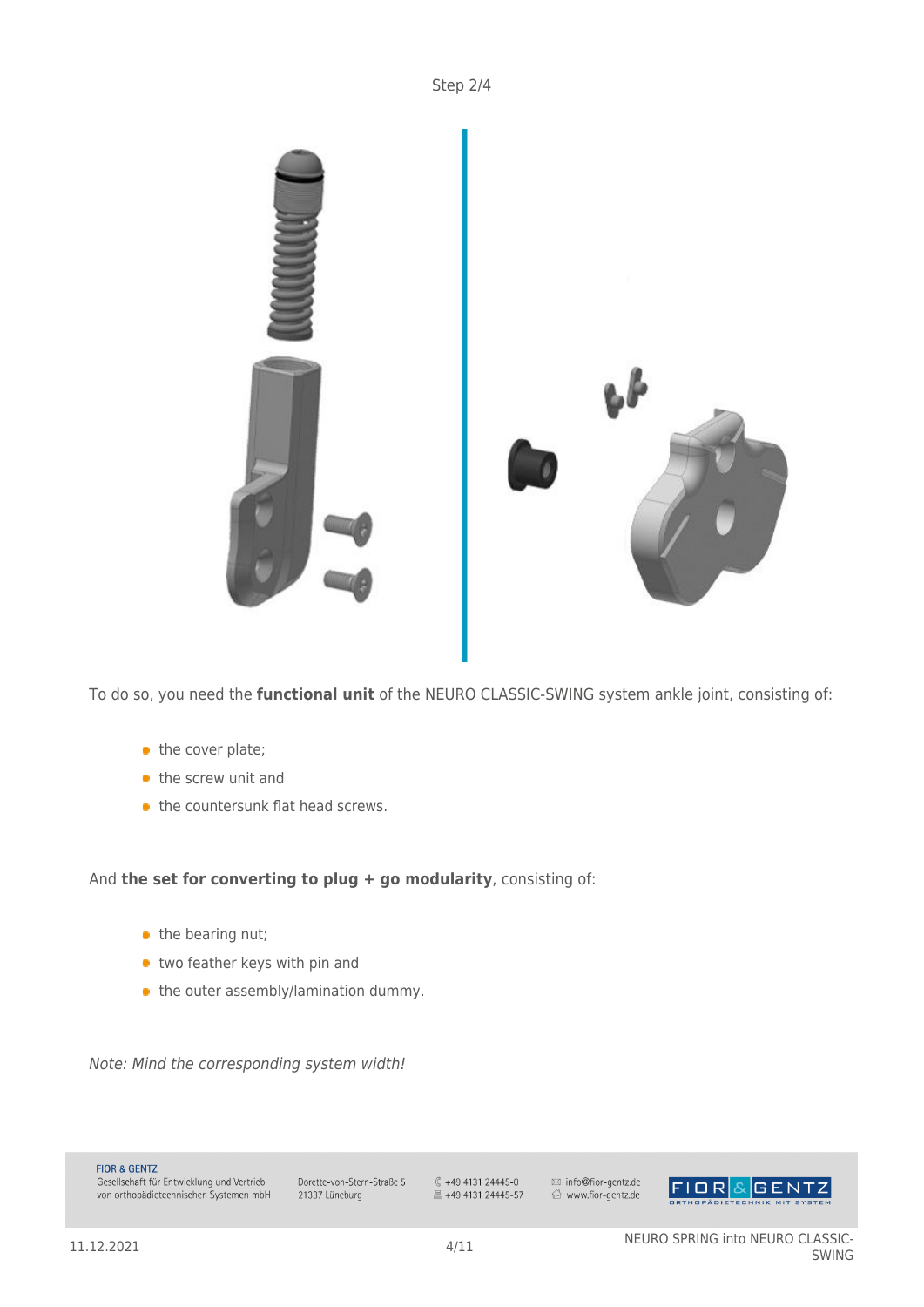

Grind the system stirrup with a round file up to the laser line.

**FIOR & GENTZ** 

Gesellschaft für Entwicklung und Vertrieb<br>von orthopädietechnischen Systemen mbH

Dorette-von-Stern-Straße 5 21337 Lüneburg

€ +49 4131 24445-0<br>- +49 4131 24445-57

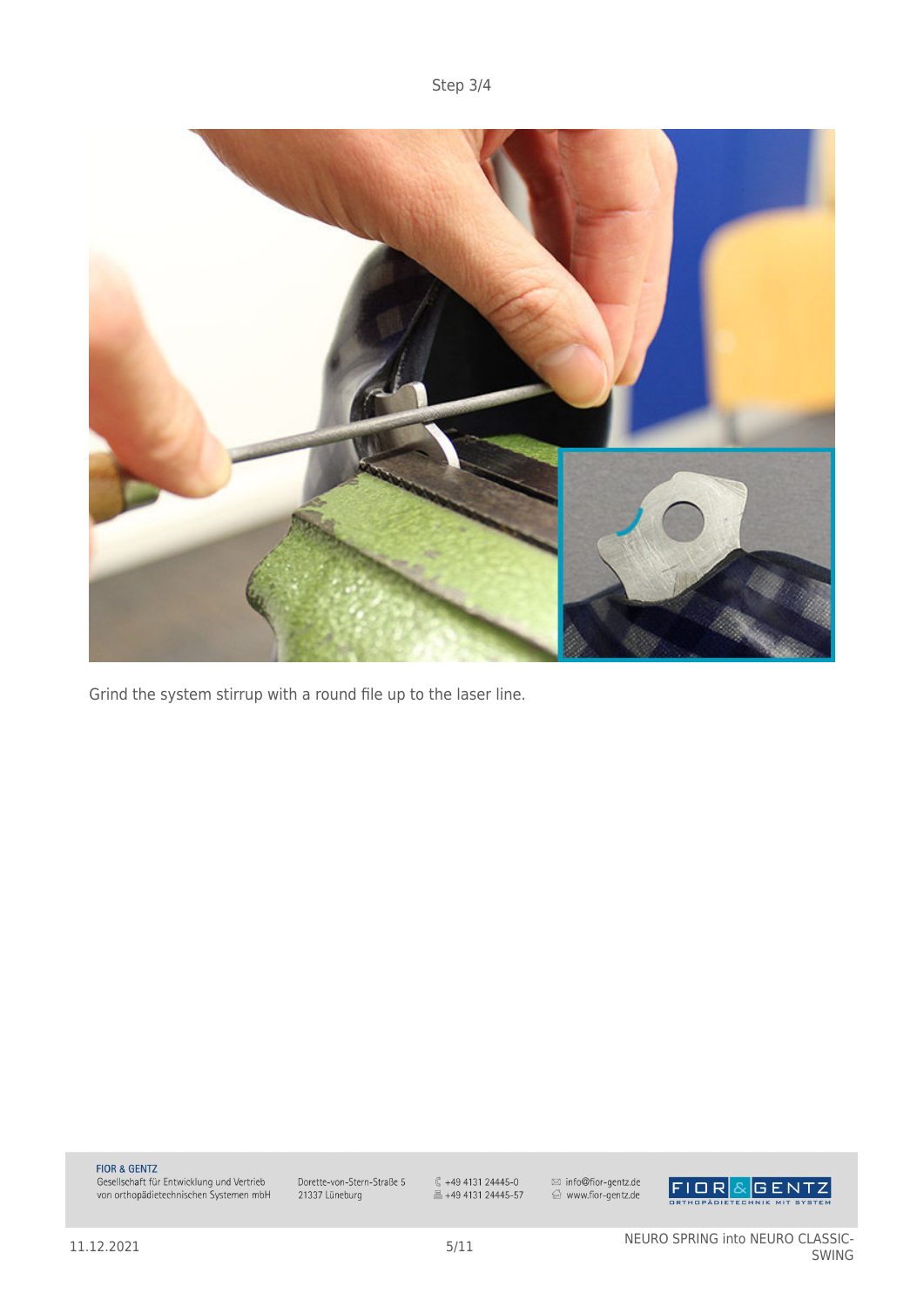

After having ground the part marked with a line, the system stirrup looks as shown on the right picture. Note: Make sure not to create any predetermined breaking points when grinding

**FIOR & GENTZ** 

Gesellschaft für Entwicklung und Vertrieb<br>von orthopädietechnischen Systemen mbH

Dorette-von-Stern-Straße 5 21337 Lüneburg

€ +49 4131 24445-0 ■ +49 4131 24445-57

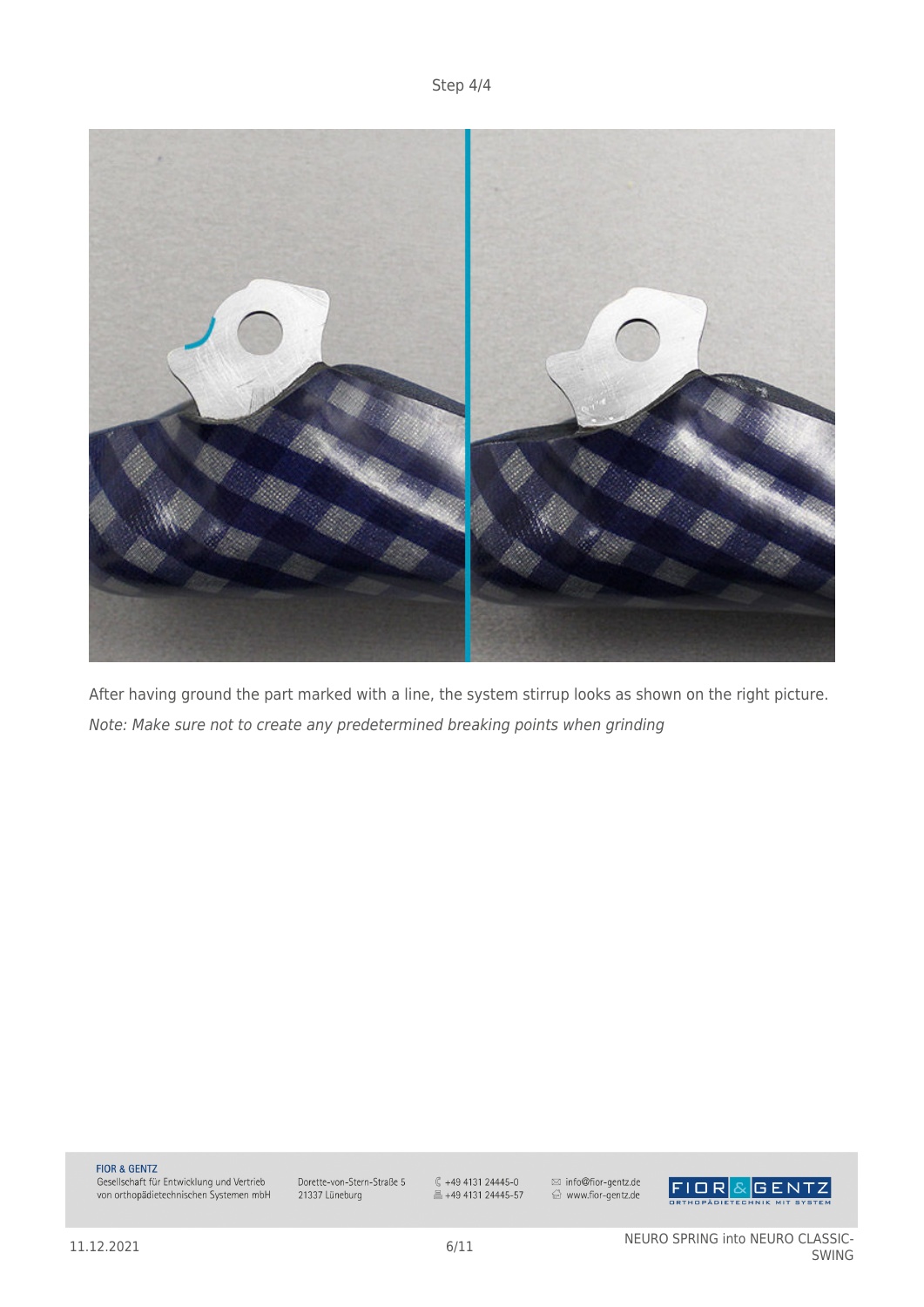Joint Assembly NEURO CLASSIC-SWING

**FIOR & GENTZ** 

Gesellschaft für Entwicklung und Vertrieb<br>von orthopädietechnischen Systemen mbH

21337 Lüneburg

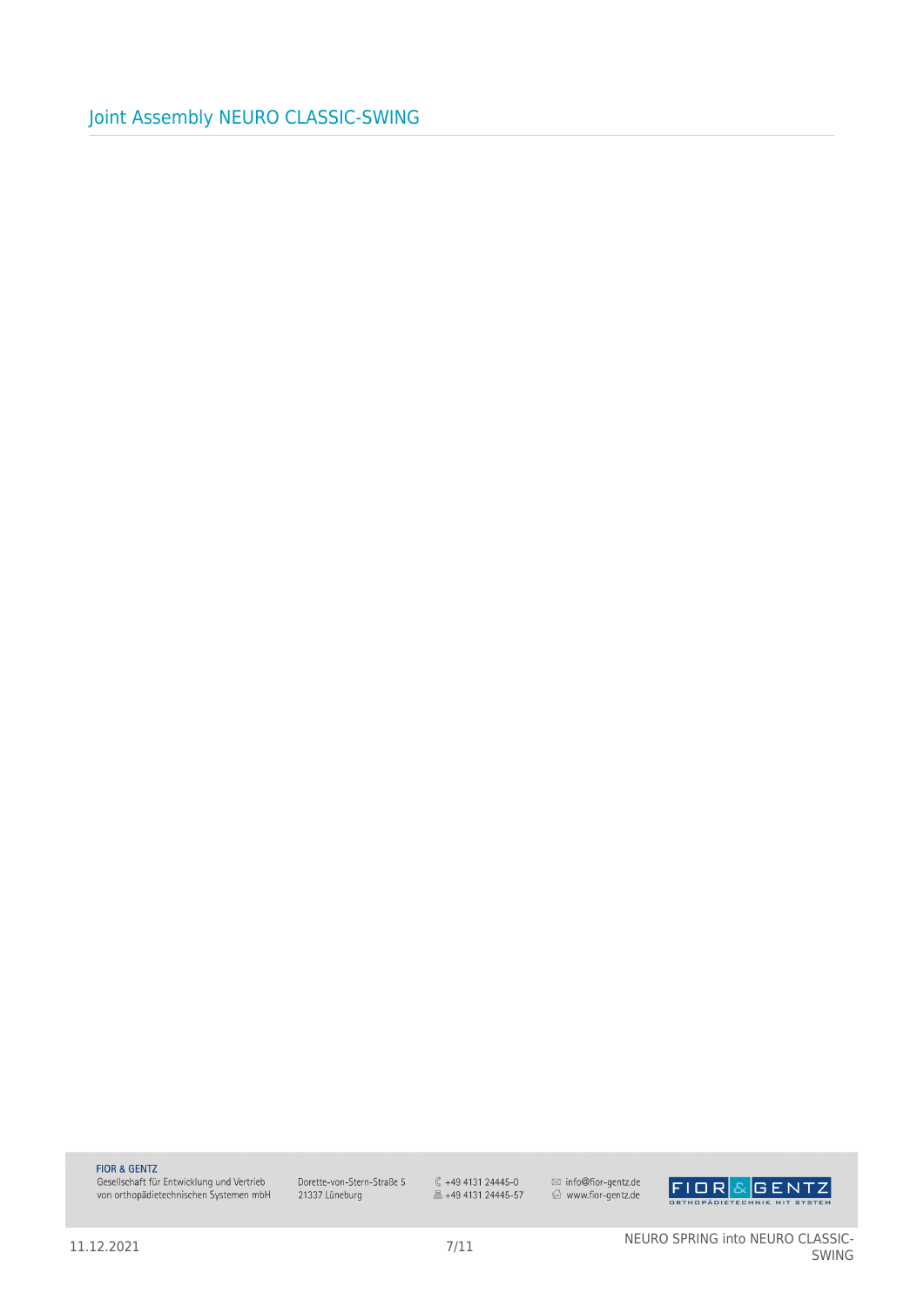

Mount the system joint as described in the [Joint Assembly NEURO SWING.](https://www.fior-gentz.us/index.php?id=79&L=0) In order to press in the feather keys with pin, please note the corresponding [online tutorial.](https://www.fior-gentz.us/index.php?id=631&L=0) The spring unit is not mounted in this step.

## **FIOR & GENTZ**

Gesellschaft für Entwicklung und Vertrieb<br>von orthopädietechnischen Systemen mbH

Dorette-von-Stern-Straße 5 21337 Lüneburg

€ +49 4131 24445-0 ■ +49 4131 24445-57

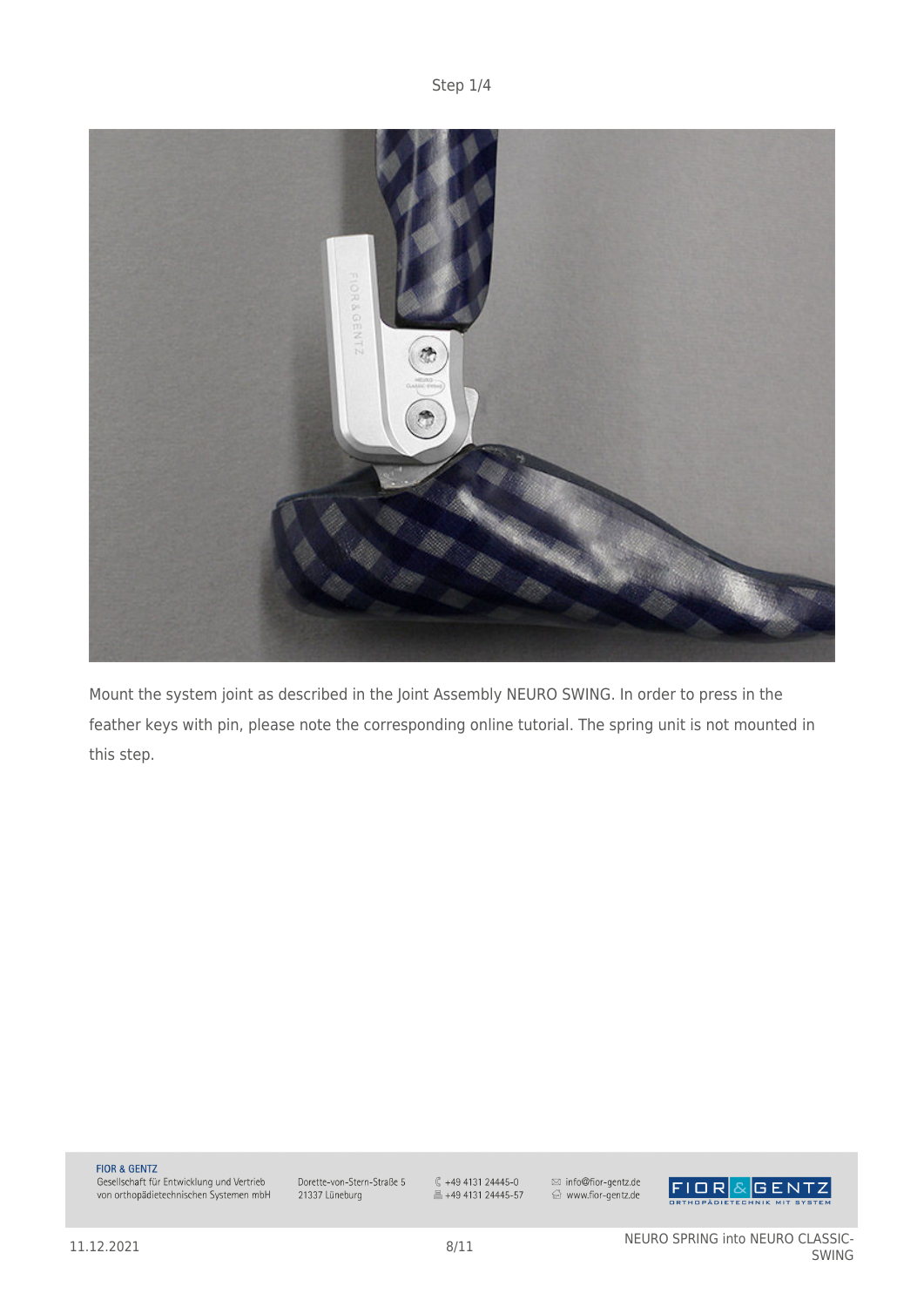

Bring the system joint in plantar flexion and check if the cover plate fits well in the laminate. Adapt the laminate, if necessary.

**FIOR & GENTZ** 

Gesellschaft für Entwicklung und Vertrieb<br>von orthopädietechnischen Systemen mbH

Dorette-von-Stern-Straße 5 21337 Lüneburg

€ +49 4131 24445-0 ■ +49 4131 24445-57

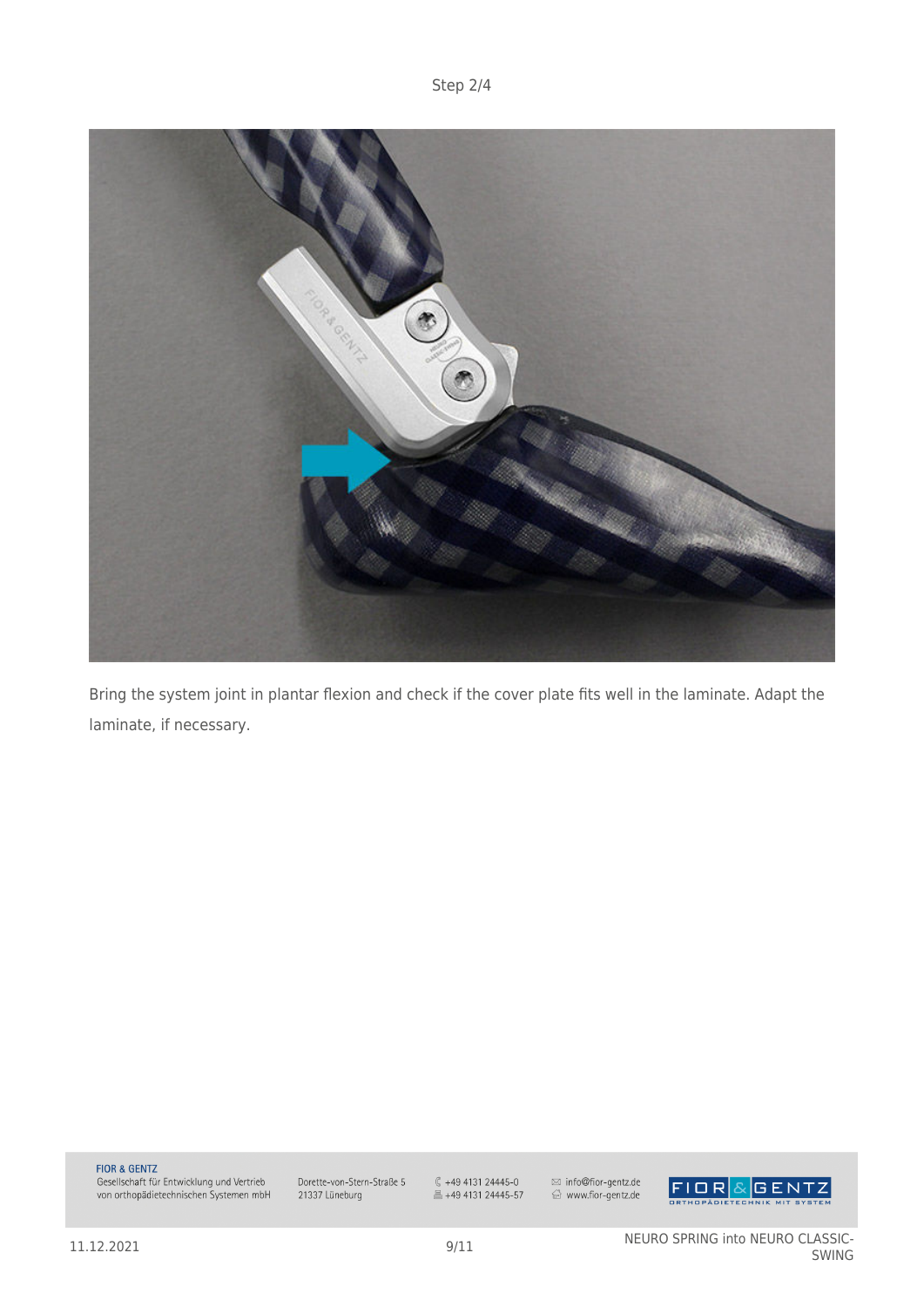

Also check if the back of the cover plate fits well and adapt the laminate, if necessary.

**FIOR & GENTZ** 

Gesellschaft für Entwicklung und Vertrieb<br>von orthopädietechnischen Systemen mbH

Dorette-von-Stern-Straße 5 21337 Lüneburg

€ +49 4131 24445-0 昌+49 4131 24445-57